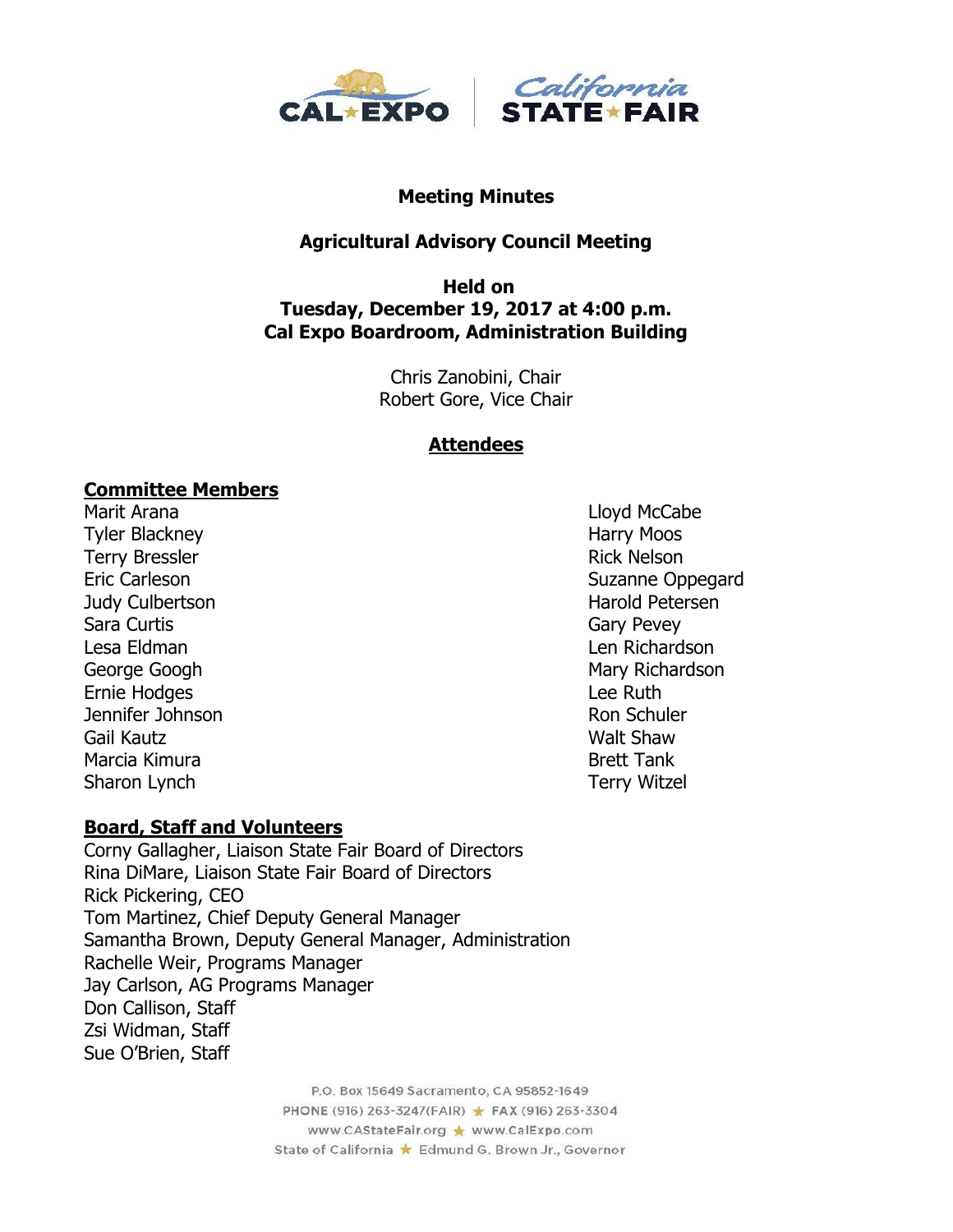#### **1. Call to order and Introductions**

Council Chair Zanobini called the meeting to order at 4:09 p.m.

#### **2. Introductions of Guests and Staff**

Introductions were made around the room.

## **3. Approval of Meeting Minutes from September 19, 2017 Motion:**

It was moved by Vice Chair Gore and seconded by Councilmember Petersen to approve meeting minutes from September 19, 2017. **All in favor, motion carried unanimously.**

### **4. Membership Update**

- a. AAC Applicant Introductions AG Programs Manager Carlson reviewed the membership application of DeAnn Tenhunfeld, Community Education Specialist 2 for California State 4-H Office.
- b. Application Review and Approval After a brief discussion a motion was made. **Motion:**

Chair Zanobini recommended a motion to the Board of Directors to approve the nomination of DeAnn Tenhunfeld. Motion moved by Councilmember Culbertson and seconded by Councilmember Oppegard. **All in favor, motion carried unanimously.**

### **5. Committee Reports**

a. Executive Committee (Zanobini)

Committee Chair Zanobini reported out that the Executive Committee discussed nominations and the nomination committee, Friends of the Fair Gala, reestablished the Gala Committee, Sale of Champions and AAC by-laws. The Committee discussed the AAC by-laws. There was a brief discussion about a buyers group from the Sale of Champion and Councilmember Schuler will be talking with them.

Chair Zanobini asked to take item 7 out of order and include it with item b and there were no objections.

- b. Gala/California's Wine/Agriculturalist of the Year Committee (Lynch) Committee Chair Lynch reported that this committee has met with Staff to discuss concerns about the Gala program and developing a new time table for the Gala.
- c. Farm and Food Committee (Zanobini) Committee Chair Zanobini reported that this committee has not met. AG Programs Manager Carlson reported that Eisley Nursery has donated over 600